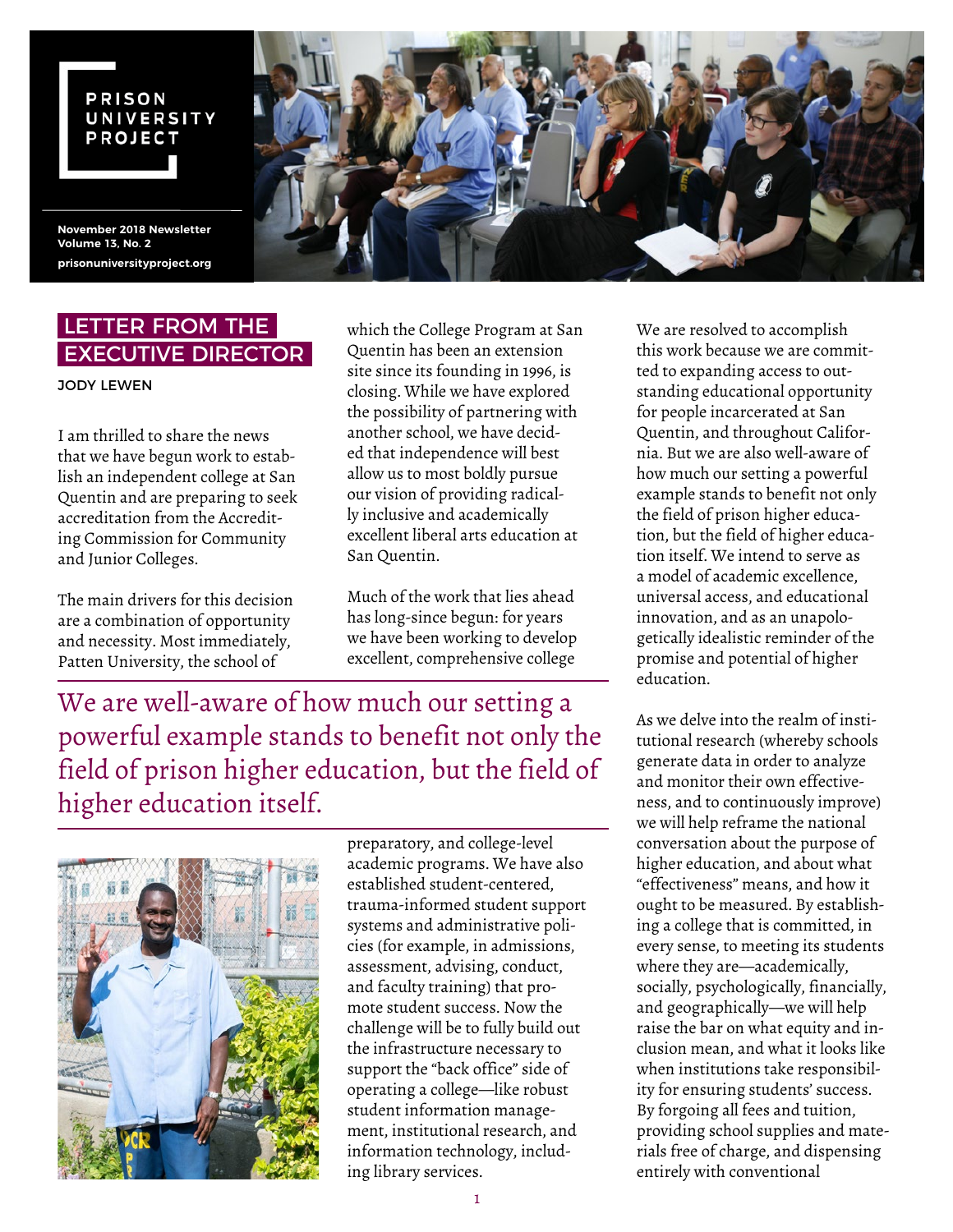# LETTER FROM THE EXECUTIVE DIRECTOR **CONTINUED**

models of student financial aid, we will help overturn assumptions and generate new ideas about how higher education ought to be funded.

incarcerated people in the public imagination.

By both transforming the public's understanding of this landscape

By forming an independent, accredited college dedicated specifically to serving incarcerated people, we also intend to challenge the widespread cultural resistance to recognizing incarcerated students as "real college students" who are both worthy and fully capable of great academic achievement.

By forming an independent, accredited college dedicated specifically to serving incarcerated people, we also intend to challenge the widespread cultural resistance to recognizing incarcerated students as "real college students" who are both worthy and fully capable of great academic achievement. We also hope that this step will allow us to shine a greater light and provide greater support to the efforts of other institutions and organizations to increase access to quality higher education for incarcerated people, whether by providing them with expanded training, technical assistance and financial support, or even eventually partnering with them to form new regional extension sites.

As the field of higher education in prison grows, we believe that the data, ideas, and human capital that our work generates will help strengthen the quality of programs nationally, increase the public's awareness of their impact (far beyond "recidivism" and cost), and humanize the image of

and continuing to increase access to quality in-prison higher education programs nationally, we will expand the prison-to-college pipeline, broaden the social, academic and professional networks of currently and formerly incarcerated people, and support their visibility and success. It is only a matter of time before criminal justice and higher education policy in the U.S. are fully transformed by the ever-growing movement of passionate, empowered, and educated currently and formerly incarcerated people, working together to create a more just world.

Jedy lewic



### FALL SEMESTER

### Course Offerings

- English 99A: Developmental English I
- English 99B: Developmental English II
- Regular workshops on student success (replacing Strategies for College Reading)
- Math 50A: Developmental Math I
- Math 50B: Developmental Math II
- Math 99: Elementary Algebra
- Math 115: Intermediate Algebra
- English 101A: Reading and Composition: Borders and Boundaries
- English 101B: Critical Thinking, Reading, and Writing
- English 204: Research and Composition: Identity and the "Other"
- EST 204: Environmental Science
- Communications 146: The Art of Public Speaking
- English 220: Modern World Literature
- Sociology 230: Introduction to **Sociology**
- Philosophy 271: Introduction to Philosophy
- Art 210: History of Photography and Power

# Other Activities Happening This Fall

- A weekly discussion of philosophical and applied ethics, culminating in an Ethics Bowl competition against outside teams in the spring
- A weekly Math Circle, an alternative non-credit math enrichment program
- A workshop on philanthropy and criminal justice reform in partnership with the Chan Zuckerberg Initiative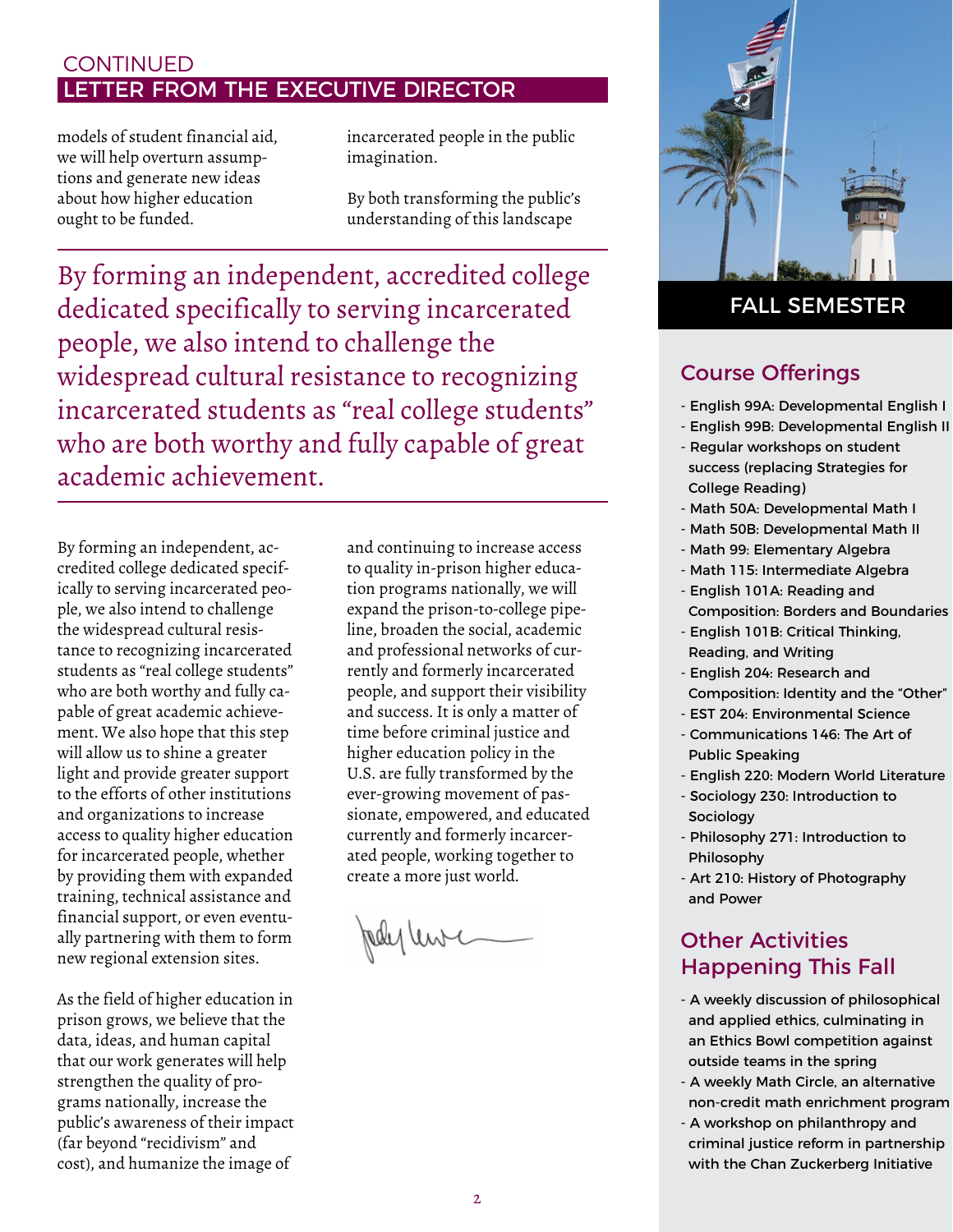### **SAN QUENTIN'S FIRST ACADEMIC CONFERENCE:** CORRECTIONS, REHABILITATION, AND REFORM—21ST CENTURY SOLUTIONS TO 20TH CENTURY PROBLEMS



### WHERE THE MOVEMENT STARTS

On October 5, the Prison University Project hosted an academic

conference inside San Quentin, entitled Corrections, Rehabilitation, and Reform: 21st Century Solutions for 20th Century Problems. Panelists included college students at San Quentin and outside academics, and Patrick Elliot Alexander, author of *From Slave Ship to Supermax: Mass Incarceration, Prisoner Abuse, and the New Neo-Slave Novel*, delivered the keynote address.

This was only possible because all came off as planned. There could have been a lockdown or a quarantine, either of which would have kept students from attending or guests from coming into the prison. There might have been delays, so students missed half of the event. There could have been an alarm on the yard, leaving students stuck on the spot until it cleared. Student speakers and facilitators may have found themselves in risky situations, called upon to critique their captors or disagree with others in the face of potentially serious social or political repercussions. The list goes on and on, and even after several years working inside the prison, I know I don't know the half of it. But all such contingencies are examples of the reason it is critical for incarcerated people to have a voice in academic conversations

about prison: only they know in depth the realities of incarcerated life. Only they have some of the true keys for analyzing what reform should look like, or if "reform" is in fact the answer.

The goal of including incarcerated voices in academic conversations about incarceration was what led us to start planning this conference. Students and alumni inside the prison applied to be on the conference committee, and together a small group of us collaborated on a call for papers, which hubristically announced this as the first academic conference to be held inside a prison—this is not the case, as it turns out, but we were excited to start receiving dozens of submissions, both from our students inside and from outside scholars from across the U.S. In the end we received almost 100, so many that we realized, to some of the committee members' dismay, that we would have to send out some rejections.

We were also eager to help our student participants prepare for this professional opportunity, in which

they were on panels with academics far more experienced in writing and presenting: volunteers Chris Alfonso and Debbie Mayer stepped up to help

# AMY JAMGOCHIAN, ACADEMIC PROGRAM DIRECTOR

student presenters with research and writing; Prison University Project Board member and volunteer instructor James Dyett assisted student speakers with public speaking skills and student panel moderators with facilitation strategies. Our students did magnificently.

These and other concerns filled our sometimes twice-weekly meetings. We disagreed, argued, and spent hours upon hours talking through complexities of panel configurations. I'm filled with admiration for the dedication, hard work, and brilliance of my co-planners—Chris Alfonso, Wayne Boatwright, Noble Butler, Clark Gerhartsreiter, James King, Timothy Thompson, Jesse Rothman, and Jesse Vasquez, many of whom had never attended a conference, but all of whom approached the planning with passion, seriousness, and a spirit of collaboration. The theme of the National Conference on Higher Education in Prison in Indianapolis this November is "Building a Movement," but we demonstrated with our own sister conference that the movement truly starts inside.

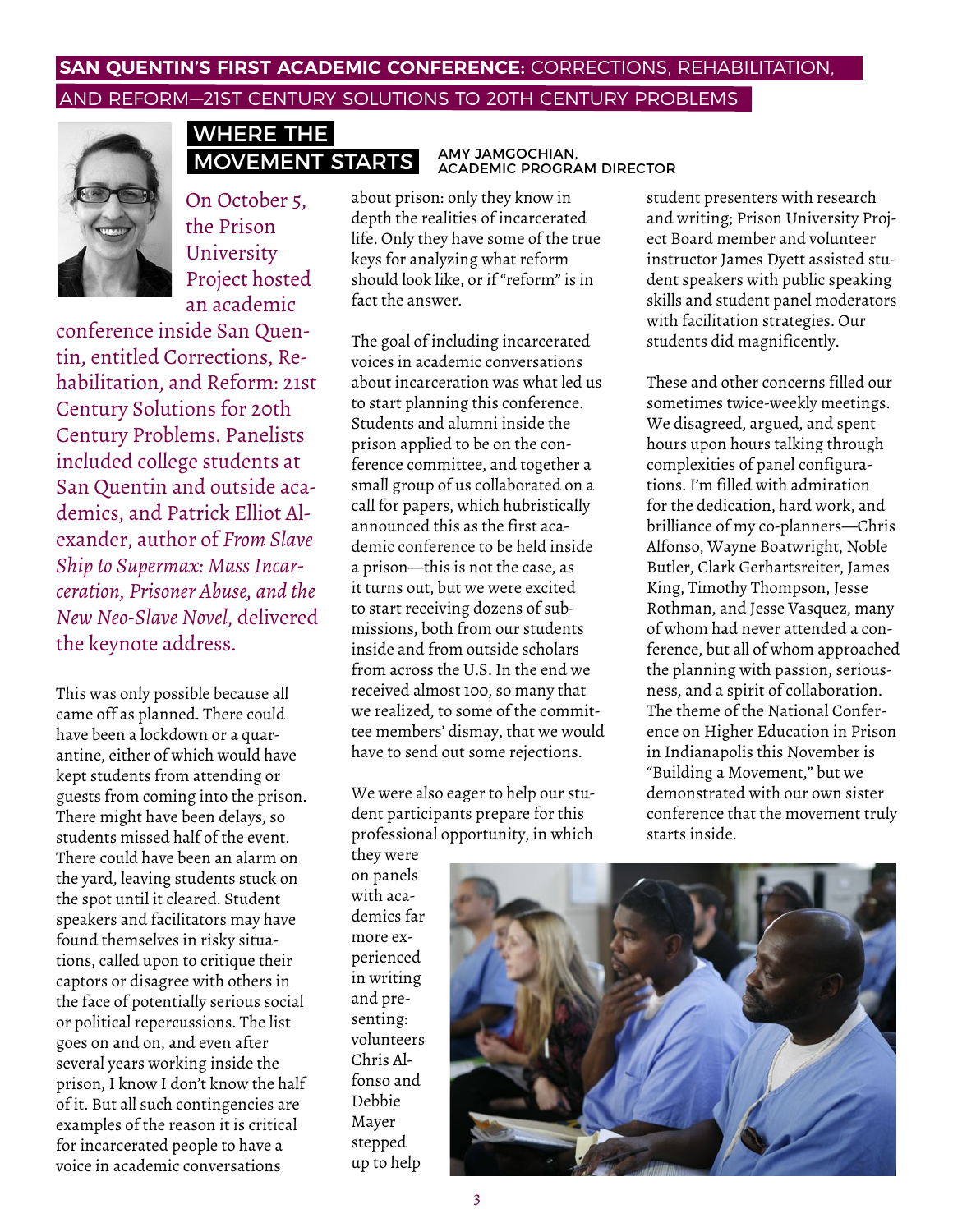# FOR EACH CAGE FROM WHICH I BREAK FREE ARTHUR JACKSON,



My experience with the Prison University Project's academic conference has been challenging, nerve wracking, and exciting all rolled into one. Being that this was my first academic conference, it was a learning experience that I welcomed.

On this educational journey, I have discovered that I am more than a prisoner. I am bigger than the cages of racism, poverty, illiteracy, criminality, and prison that have held me captive, in one form or another, since the day I was born. I found that for each cage from which I break free, my head is held a little higher, my back straightens a little more, my shoulders roll back a little further, and I become a little more dignified.

Now in the shadow of the Prison University Project's academic conference, I am poised to break free of yet another cage. The "I don't feel like I quite measure up" cage. This one I built for myself. I've been in it for most of my life. Now I am standing on the precipice of being free. But, at the thought of the academic achievements of those who surrounded me, I shuddered. My stomach churned. My heart raced. Again I was confronted by the "am I good enough?" cage. Will I fall on my face? I don't want to do this. It is in this moment

# STUDENT AND CONFERENCE PANELIST

of doubt that I'm confronted with the reason I must push forward: the young African-American man. His pants are hanging low. He greets me, "What's up, my n\*\*\*a, you got the time OG?" I cringe at the "N" word. I say to him, "It's 9:30 youngsta." I turn to walk away. Taking a look back to ensure he continues walking, heeding the old prison policy of "staying ten toes down at all times" (prison lingo and mentality for watching my back.) As I catch a glimpse of him walking away with his head in the clouds oblivious to what the future holds for him, the moment becomes too real. I see myself in him.

It is 1992, I'm in Jamestown State Prison (Sierra Conservation Center.) It is my first prison term. My head is in the clouds. I'm oblivious, unaware of the lives I would wreck and the 24 years that would pass in the blink of an eye as I walked yard after yard in prison after prison. I shake off the nostalgia and regret, with the intimate understanding it is for him and the future victims I hope are never created, that I wrote my conference proposal about social etiquette training as one of the tools needed to help young prisoners. I remember very vividly that the

masks I wore were there to conceal my feelings of inadequacy and intimidation, while in the presence of those I had come to believe were somehow more than me. More what, I could not tell you,

just more. But once I discovered those little niceties which fostered positive relationships, my confidence grew and so did my belief that I more than measure up to anyone and any challenge.

With this knowledge, I've come to understand and appreciate two sayings: "to know better is to do better," and "with knowledge comes responsibility." Now that I know better, I am doing better. My intimate knowledge of the many problems within the judicial system makes me responsible for presenting a solution. Today I am part of the solution, and not the problem.

In the final analysis, when all is said and done, it matters not if any actions are taken as a result of my contribution to the conference. All that matters is that some real rehabilitative actions, or at least plans for future actions, come out of it. Whatever those actions are, however they look, it is my responsibility to contribute my time, effort, and resources to advance them! This the real possibility for long-lasting systemic change—is what excites me most about the Prison University Project's academic conference.

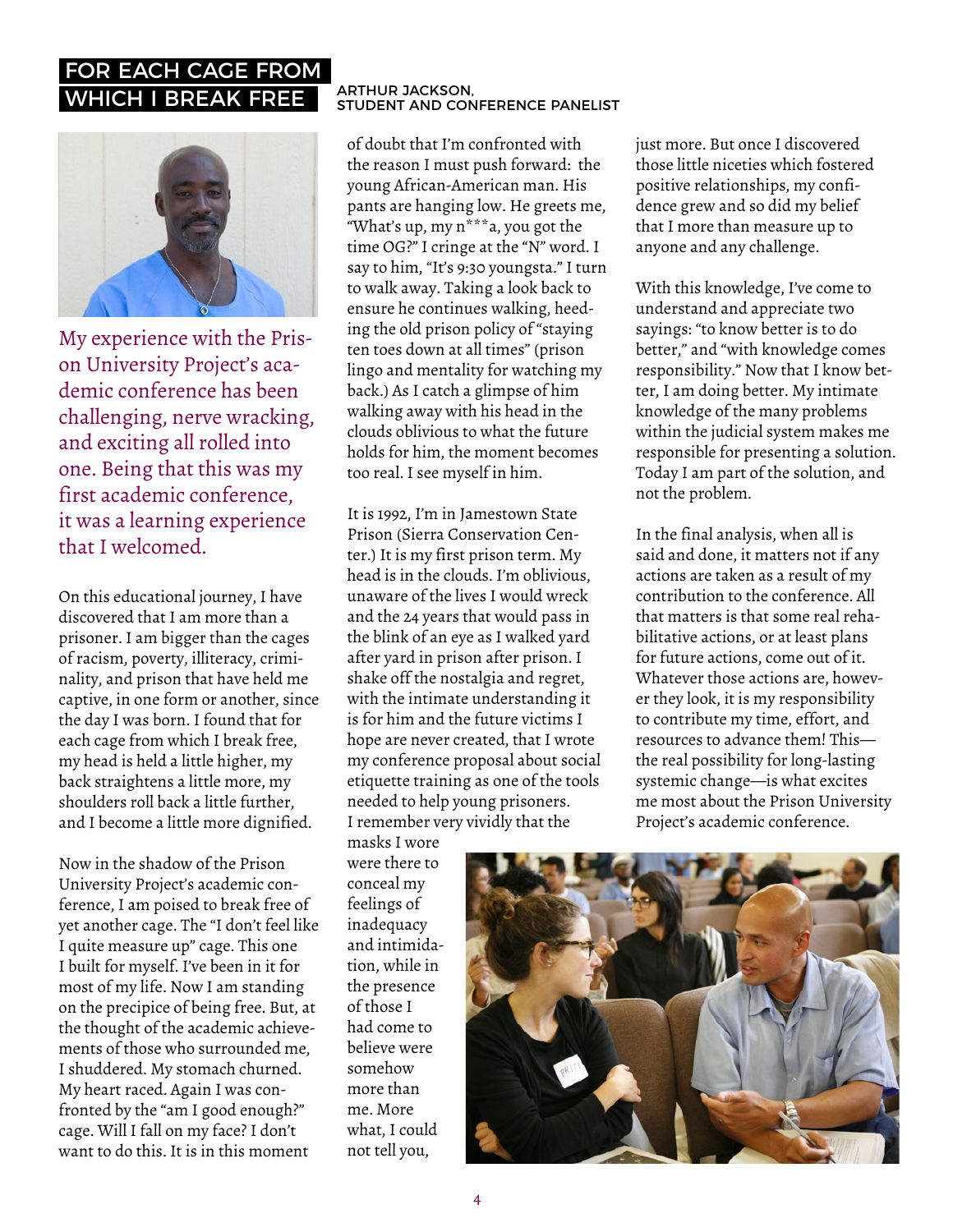# PEOPLE, PLANET, PROFIT: REFLECTIONS ON BUSINESS 101 THERESA ROEDER, PRISON UNIVERSITY PROJECT



This summer, I had the great pleasure of teaching Business 101: Introduction to Business, with Will Bondurant and Jennifer Lyons. We each have expertise

in distinct areas of business—Will is in marketing, Jen is in finance and economics, and I'm operations. After we'd covered the subjectspecific material, we talked more broadly about entrepreneurship, communications, professionalism, and ethics, while students worked on their business plans.

The level of enthusiasm for the class was high, and it opened students' eyes to all that goes into starting a business. In class, we talked about the Triple Bottom Line (the 3 P's) of sustainability: people, planet, profit. The students came up with business ideas that would allow them to simultaneously earn a living and better the lives of their community. We had projects from training/placing former inmates in tech jobs to opening a neighborhood convenience store with affordable, healthy foods. I had several conversations with students about how their attitude has changed. Now, they are actively trying to help others lift themselves up. It made me reflect on the effect education can have on people.

The writing in their business plans was better than some of what is turned in to me at my "day job." While I can speculate about a number of factors that might be contributing to this, the two big ones are that students really want to learn, and that the Prison University Project encourages them to spend as much time in introductory writing (and math) classes as they need. This, sadly, is not what happens on the outside, to the detriment of our students. Despite teaching in a business school, I think liberal arts education is critically important, especially for incarcerated students. Nonetheless, there's also great value in providing them with additional skills that will assist them

#### TARE BELTRANCHUC, STUDENT IN BUSINESS 101



As a future entrepreneur, taking Business 101 was a blessing. I have learned to build houses from the ground up and I plan to begin my own house flipping business upon

release. This course provided me with valuable information that would increase my chances to succeed in my business, specifically, the financing and marketing aspects.

Before taking this class I only knew the physical aspect of my future business, which is how to flip distressed houses. I had no idea of the importance of creating a well-thought-out business plan. I learned the different ways to finance a business and after reflecting on that, I chose the bootstrap financing strategy to get my

startup expenses as low as possible. The main characteristics of the strategy are: hiring as few employees as possible, borrowing or renting equipment, using personal savings, and getting small loans from friends or relatives. I created a break-even analysis of my business, which allowed me to estimate the number of houses I need to sell at which net income is zero (have no profit or loss). This is relevant because it tells you at what point you will begin to make profit.

Developing and implementing a marketing strategy is vital. It all starts with research to make sure that a market exists for my service or product, then, choosing a pricing method. I learned what factors to take into consideration when setting a price for a house. After carefully examining the distribution channels, I decided to directly sell my house because as a startup company, I need to cut expenses whenever possible. This class

explained in detail the most common way for promoting a product or service, so one can decide which method to use according to one's business.

when they seek work on the outside.

After taking this course, I not only feel prepared to start my own business, but I have confidence that I would be successful in flipping houses. Throughout the semester all the teachers made me think outside the box and focus on risk management. Life is full of "what ifs" so it's always wise to have a life plan and be ready when the unexpected occurs.

I want to express my sincere gratitude, appreciation, and admiration for Theresa Roeder, Jen Lyons, and Will Bondurant for their excellence, professionalism, and making the most challenging topics easy to understand.